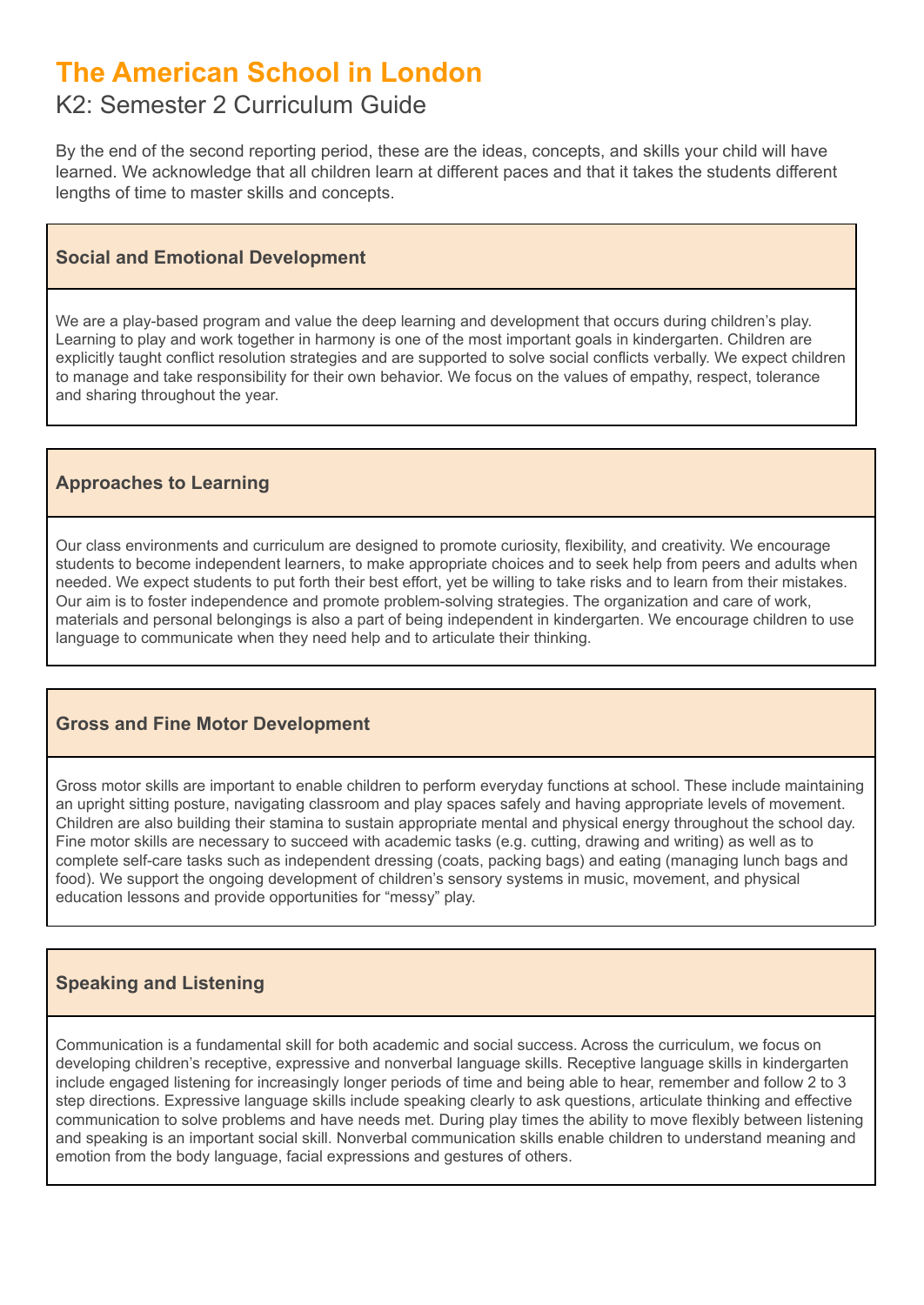#### **Reading**

By the middle of the year, kindergarten children have developed the language, writing and literacy skills and concepts that enable them to approach reading with excitement and confidence. Children are grouped into small guided reading groups and continue to practice reading texts at their level. Attention is paid to an individual child's reading skills as well as his or her social/emotional maturity and disposition towards reading. Using big books and familiar texts, we continue to teach reading skills and behaviors, including recognizing high-frequency words, one-to-one matching, noticing patterns, using cues in pictures and texts, and participating in conversations about books.

#### **Writing**

Our writing program seeks to develop students who naturally and joyfully choose to write as a form of expression. By the second half of the year, kindergarten students see themselves as writers and bring their knowledge and skills to write for many purposes. We value the learning and practice of the conventions of writing (e.g. handwriting, spelling, punctuation, etc.) as well as the behaviors and dispositions of writers (e.g. thinking like a reader, exploring genres, experimenting with illustration techniques, etc.). This semester, students focus on narrative writing and continue to develop their sense of story elements through oral storytelling and rich children's literature.

#### **Math**

The K2 math curriculum is aligned to the Common Core State Standards, with an emphasis on sense making and flexible thinking. Children work both independently and with peers to develop their reasoning skills through a range of games and activities. They are encouraged to use mathematical language to record and share their thinking. In the second semester, our focus will be on numbers under 100, graphing and data, measurement with non-standard units, and analyzing 2D and 3D shapes. In addition, math continues to be embedded into daily routines.

#### **Project Work**

Project work is an opportunity for a class to pursue an in-depth investigation of a topic using inquiry. During project work, we explore the world around us using close observation, recording (often with observational drawings), experimentation, data collection, and analysis. Teachers model the cyclical nature of research where questioning leads to research and findings lead to further questioning. Our project work depends and thrives on wonder. We wonder: What do I see when I look closely? How can I show what I see to others? What would happen if...? How can I find the answer to my question? What have I learned? Project work is different from a theme or topic based curriculum, in that the learning and discovery emerge from the children's questions and findings rather than being a series of lessons or content that is taught in a given sequence. This type of inquiry-based teaching engenders creativity, ownership, excitement and intellectually rich children's work and thinking.